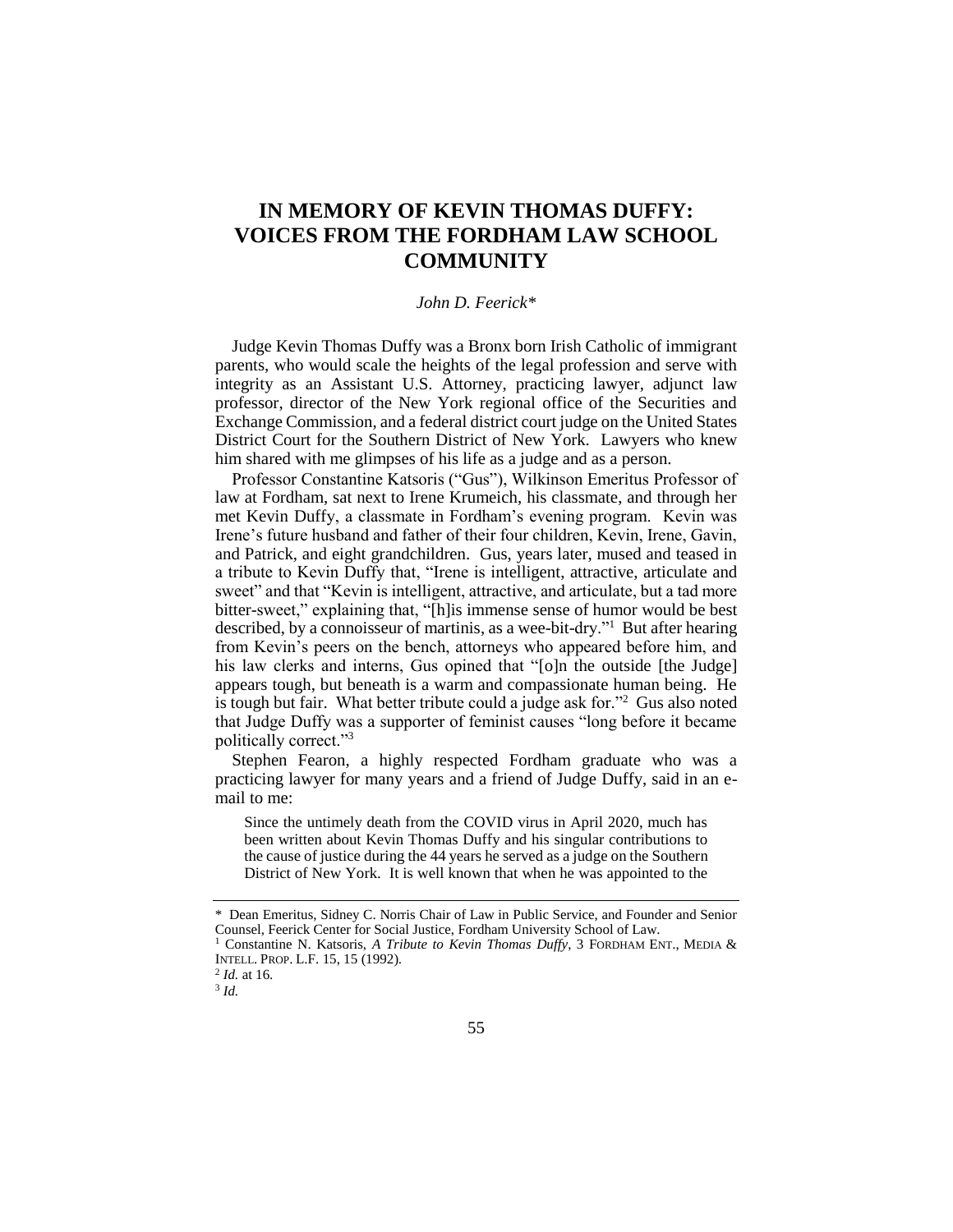Court on October 17, 1972, at age 39, he was the youngest Article III judge in the country. It is also well known that during his long tenure on the Court he presided over many celebrated cases involving organized crime multi-defendant trials as well as several terrorist bombing cases and was often commended by the Court of Appeals for his masterly handling of these complicated cases.

On the occasion of Judge Duffy's twentieth anniversary as a judge, six tributes to him appeared in an issue of the Fordham Entertainment, Media  $\&$ Intellectual Property Law Forum.4 J. Edward Lumbard, a senior United States Circuit Judge for the Second Circuit, for whom Judge Duffy had clerked during his years as a Fordham evening student, wrote in his tribute:

It is in the district courts that the most important work of the federal judiciary is done. This work is best done when cases are disposed of with a minimum of delay. Over the past 20 years, Judge Duffy's labors, in the supervision of his calendar, have been a major contribution to the outstanding record of the Southern District of New York.5

Of Judge Duffy's cases, two of his earliest set the tone for his judicial career. One involved a hostile corporate takeover and a court proceeding to enjoin it, in which, said Fearon, Judge Duffy presided with "industry, intelligence, and efficiency," resulting in a "paradigm and an exquisite piece of judicial brilliance." In another early case, involving organized crime and multiple defendants, Judge John Keenan in his 1992 tribute said that, "the young and relatively inexperienced Judge Duffy" brought to the case "a level and degree of expertise and dedication . . . difficult for some non-lawyers to comprehend."6 In that case, "[s]everal defendants pleaded guilty; some cooperated and testified; three became fugitives prior to trial; . . . another, who was on bail, fell down a flight of stairs and fractured his skull during trial; and, an attorney for another of the defendants died suddenly during trial."7 Thirteen of the defendants were convicted and the convictions were upheld by the Court of Appeals. "Through it all," said Judge Keenan, "Judge Duffy presided with poise, calm and good grace."8

Judge Duffy built on these foundations of excellence for the next twentyfour years until his retirement. During that period, as in his first twenty years, he presided over many difficult and complicated multi-party trials, including most notably the trial of four defendants alleged to have been responsible for the bombing of the World Trade Center in 1993 that resulted in the deaths of six individuals and injuries to hundreds of others. The trial resulted in the convictions of all four and, effectively, sentences for life. Following this case, he subsequently undertook the handling of several other terrorist trials, including two trials of Ramzi Yousef, one for an airline bombing overseas,

<sup>4</sup>*. See* 3 FORDHAM ENT., MEDIA & INTELL. PROP. L.F. (1992).

<sup>5.</sup> J. Edward Lumbard, *Kevin Thomas Duffy: A Judge in Action*, 3 FORDHAM ENT., MEDIA & INTELL. PROP. L.F. 5, 7 (1992).

<sup>6.</sup> John F. Keenan, *Some Thoughts on Judge Kevin Thomas Duffy*, 3 FORDHAM ENT., MEDIA & INTELL. PROP. L.F. 9, 10 (1992).

<sup>7</sup>*. Id.* 8*. Id.*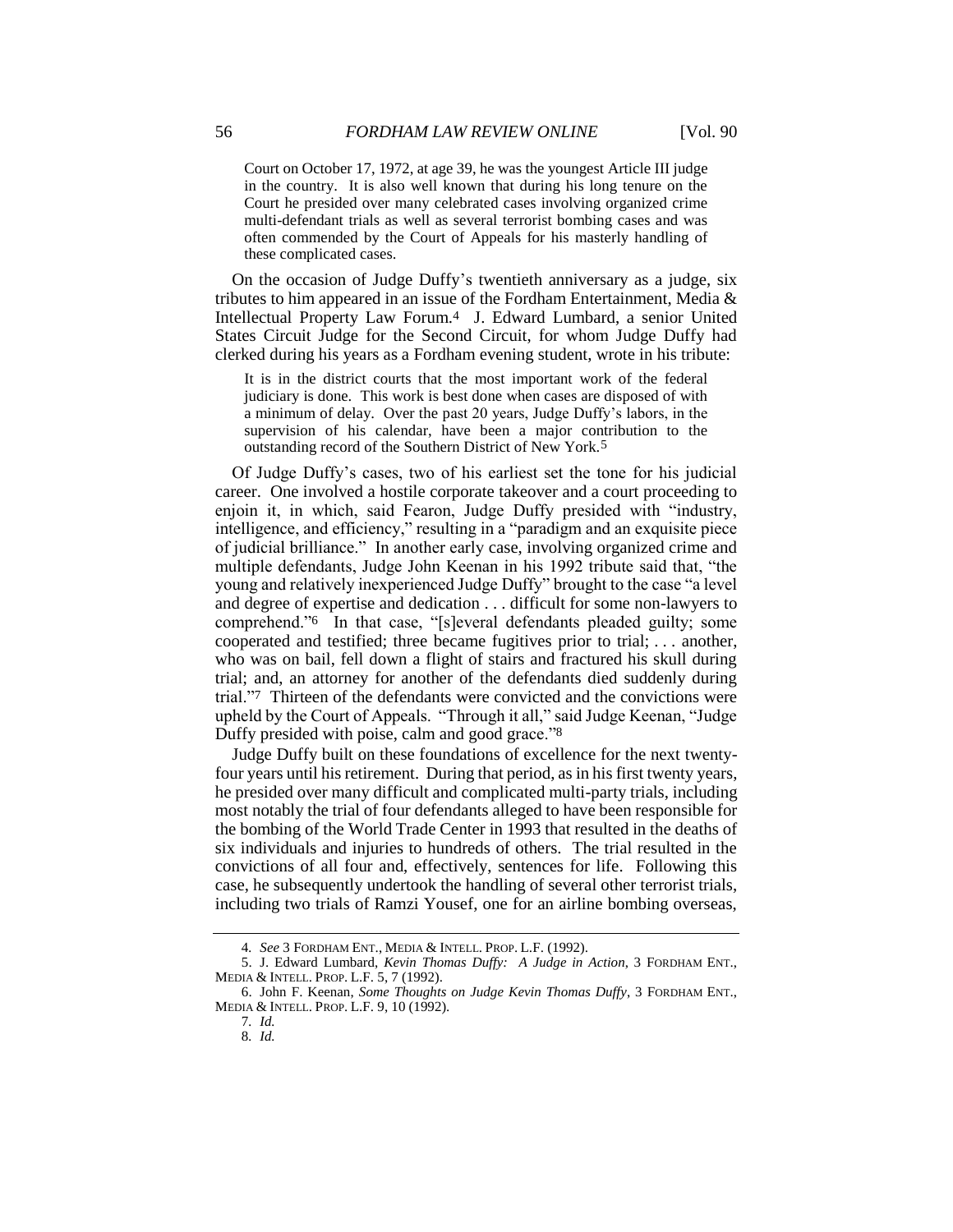and one for masterminding the World Trade Center bombing. In upholding the convictions, the Second Circuit Court of Appeals stated: "The fairness of the proceedings over which he presided is beyond doubt."9

As a price for presiding in the World Trade Center bombing case, Judge Duffy was subsequently placed under federal protection for a decade in order to guard against the risk of an assassin's bullet. Although the constraints placed on his normal life were not insignificant, he never allowed that to take away from other parts of his life.

At Fordham Law School, he was a favorite of students for judging moot court competitions, especially during hot July nights in two of the school's major competitions. As I noted in my 1992 tribute, the students "look[ed] forward with great enthusiasm to those special occasions when he grace[d] the bench in the moot courtroom and impart[ed] his particular brand of judicial wit and style."10 Robert J. Reilly recalled students telling him when he was Fordham's assistant dean of students:

[A]n internship in Judge Duffy's chambers was particularly sought after as he had a reputation of sitting down with each intern individually, to make sure that they were being given substantive, interesting assignments so that their experiences would help develop both their writing skills and their understanding of the law and Court.

He "wanted them to be able to count their internship as a course unto itself," said Reilly.

The Fordham alumni were also the beneficiaries of his extra-judicial service. He served as an officer of the alumni association and a member of its board of directors. Former Alumni Association President Michael Stanton Jr. called Judge Duffy's relationship with the association "foundational," stating that "the association would not be what it is today without his contributions and abiding presence." Stanton added: "so much of the success the association has had is a function of graduates, like Judge Kevin Duffy, who were always present, offered guidance, and could always be counted on as matters developed." Other leaders of the alumni association, when I reached out to them, weighed in with their reflections of this special graduate. James Tolan, another former president of the alumni association, said:

Beneath this seemingly austere man, I found Kevin a warm and caring friend. He had a little boy's fondness of celebrating his birthday—his face lit up when a little cupcake with a candle was placed before him and happy birthday was sung. He loved to cook and commanded his outdoor grill like a master chef. And the food was delicious. Kevin portrayed an ironic sense of humility by always coming to dinner with a large bottle of soda, which only he consumed. He always demonstrated a devotion to the love of his life, Irene, the "real Judge Duffy."

10. John D. Feerick, *Honoring Kevin Thomas Duffy on the Occasion of His 20th Anniversary on the Federal Bench*, 3 FORDHAM ENT., MEDIA & INTELL. PROP. L.F. 1, 3 (1992).

<sup>9.</sup> United States v. Yousef, 327 F.3d 56, 173 (2d Cir. 2003).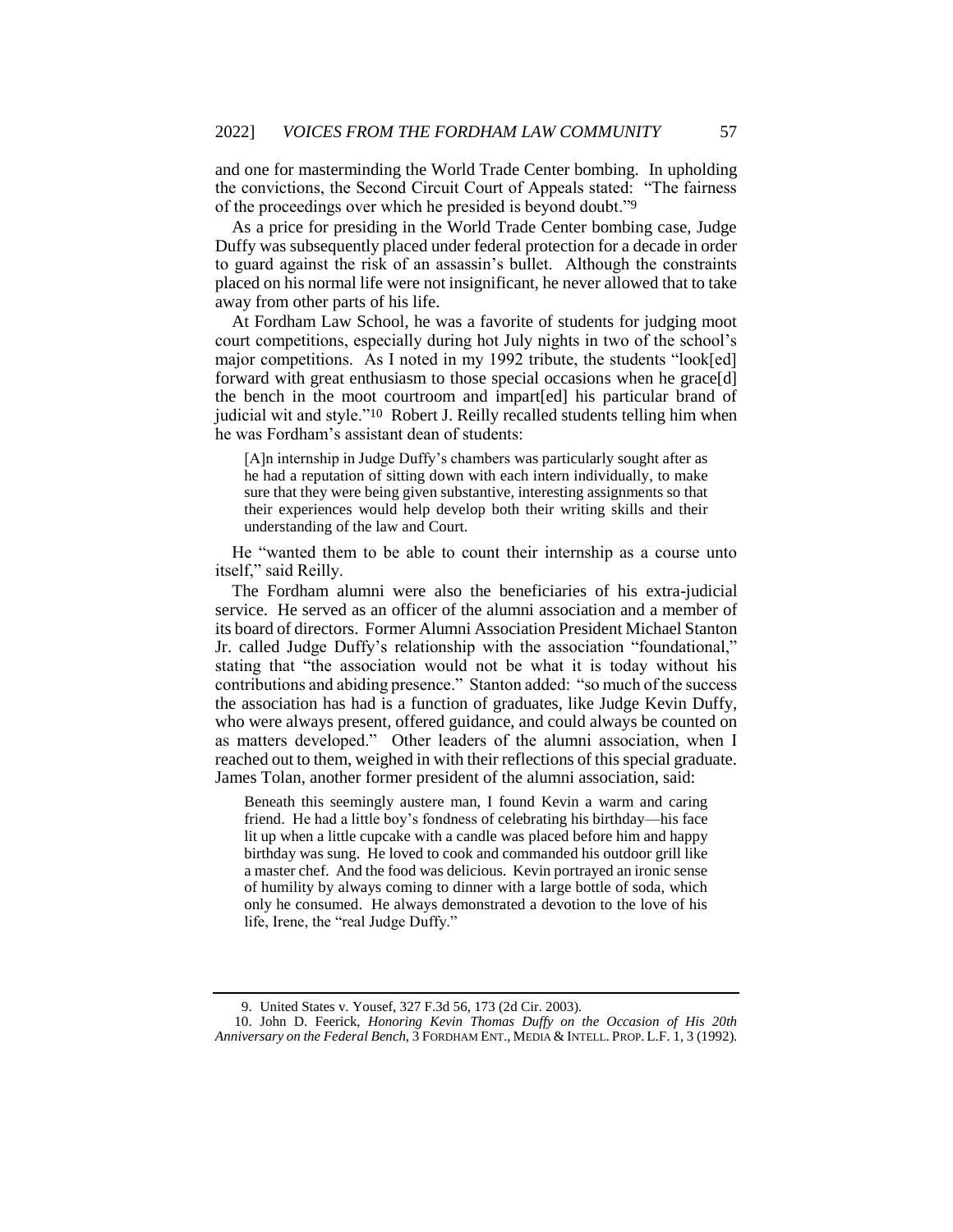Maureen Bateman, a former president of the American Irish Historical Society and a former trustee of Fordham University, recalled meeting Judge Duffy at the Archdiocese of New York's annual Al Smith dinner, stating:

He was on his way to a room for the honored guests, of which I was not one. He took me by one arm and his wife Irene by another, and we walked into the room with Judge Duffy saying out loud, "these ladies are with me." Obviously, no one questioned him and we had a great time.

Rose Gill, a Fordham graduate who was the longest-serving chair of the New York City Conflicts of Interest Board, spoke of her friendship with Judge Duffy's daughter Irene and also the close relationship her family had with the Duffys. She noted that her father, James Gill, was a classmate of theirs at Fordham, adding:

Judge Duffy had an astonishing talent for all things construction, constantly doing renovations, repairs, building and projects in his homes. His workshops were filled with gear and tools, all copiously labeled. It was amazing, especially for someone who was known for his legal acumen and black robes up on the bench.

As an Assistant U.S. Attorney in the Southern District, Rose reflected that "her colleagues knew they had to be prepared, courteous to everyone in his courtroom, and humble." She added: "The judge took his work seriously, but not himself. He could be tough on the outside, but you also knew he was hysterically funny and warm." And, away from the bench, she said, "he loved the water and boating and enjoyed to his soul his home in Long Island where he spent so many years with his family."

Georgene Vairo, a former distinguished professor of law and associate dean at Fordham, said that Judge Duffy was her perfect mentor:

Whenever I had to navigate a sensitive and professional situation, he would be the one person I would call. Not only was his advice spot on, he conveyed his ideas supportively. That in turn gave me the self-confidence to deal with those situations successfully. He was the epitome of a Fordham Law alumnus; kind to young graduates as I was when I got to know him well and to my recently passed brother Peter whom Judge Duffy hired when Peter was a student at Fordham Law. Of course, he was Irish to the core, but he also was such a mensch.

I now conclude with a few reflections of my own. Over the past forty years, as a dean for twenty and a teaching professor for twenty, I have often been asked for the names of the most famous of the school's graduates. The name of Judge Kevin Thomas Duffy has always been on my list. Since the beginning, I called him Judge and he said call me Kevin, but I never did so out of respect for the position he occupied with distinction. Throughout the years I served as dean of the school, I called on him for his advice with respect to school issues, to participate as a member of a panel on an educational program, to meet sometimes with accreditors of the law school, to serve as a moot court judge, to attend an alumni event, to give a talk on a legal subject, or just to be present on an important school occasion. I have no recollection of him ever saying no. He was always there for his alma